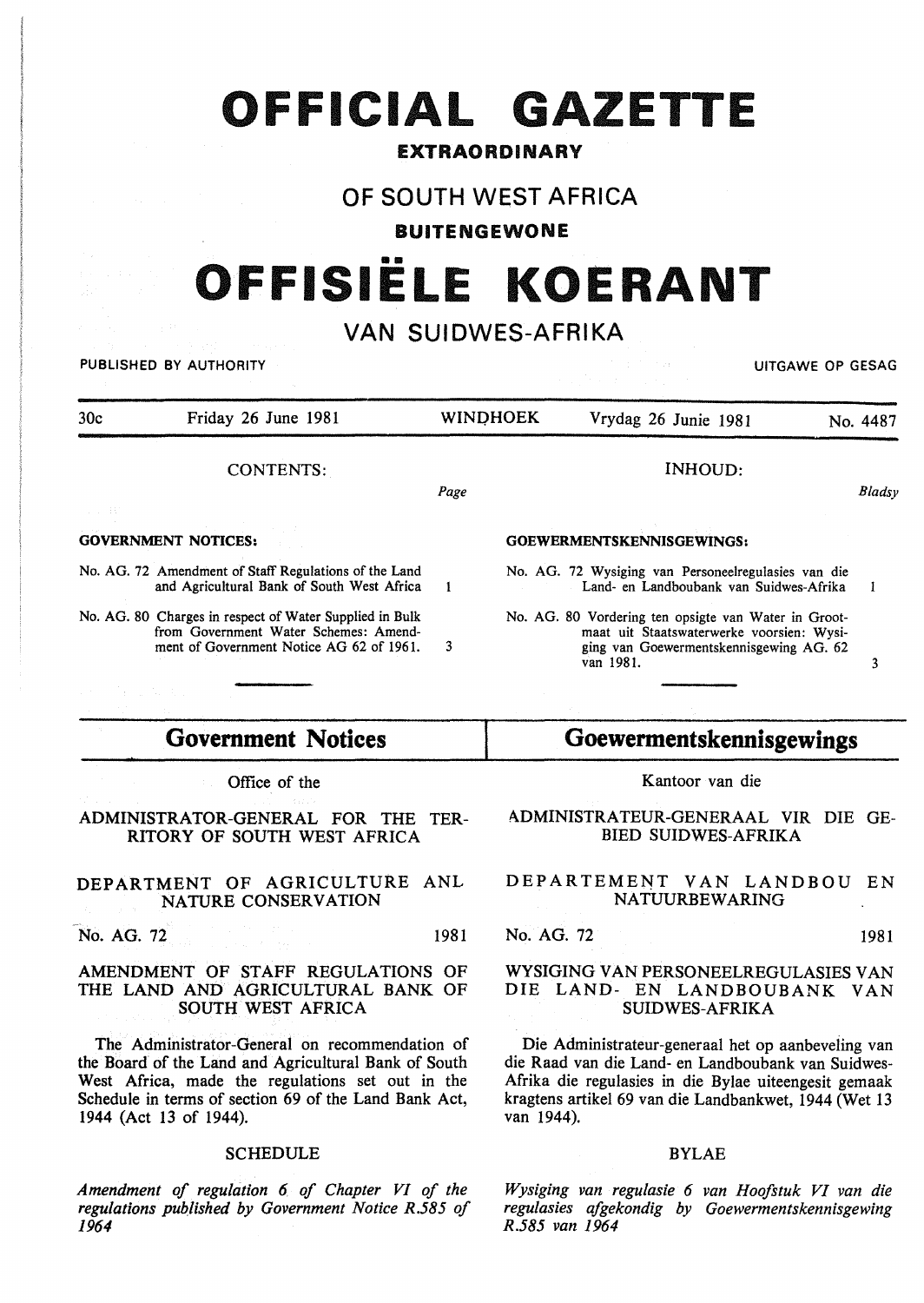1. Regulation 6 of Chapter VI of the regulations published by Government Notice R.585 of 1964 is hereby amended -

(a) by the substitution of subregulation (1) for the following subregulation:

" (1) The provisions of regulations 3 up to and including 5 of this Chapter shall in relation to a person who is residing in the territory of South West Africa or the Republic of South Africa at his appointment in the service of the Bank, *mutatis mutandis* apply in respect of journeys undertaken by such person and his family from the place where he is so residing to the place where he assumes duty.";

(b) by the substitution of subregulation:

" (2) The provisions of regulations 8 and 9 of this Chapter shall, in relation to a person who is residing in the territory of South West Africa or the Republic of South Africa at his appointment in the service of the Bank, *mutatis mutandis* apply in respect of the subsistence of such person and his household."; and

(c) by the addition of the following subregulation:

- " (3) (a) The provisions of regulation 10 of this Chapter shall, in relation to a person who is residing in the territory of South West Africa or the Republic of South Africa at his appointment in the service of the Bank, *mutatis mutandis* apply in respect of the transport of his household and personal effects.
	- (b) If an employee referred to in paragraph (a) leaves the service of the Bank within 2 years after the date on which he assumes duty with the Bank, he shall repay to the Bank a portion of the amount paid out by the Bank in terms of paragraph (a) in respect of the transfer of his personal and household effects, which portion shall be calculated according to the formula

 $x = \frac{24 - a}{24}$  $\frac{1}{24}$  x b

in which -

(i) x represents the amount of the portion to be repaid;

1. Regulasie 6 van Hoofstuk VI van die regulasies afgekondig by Goewermentskennisgewing R.585 van 1964 word hierby gewysig  $-$ 

(a) deur subregulasie ( 1) deur die volgende subregulasie te vervang:

" ( 1) Die bepalings van regulasies 3 tot en met 5 van hierdie Hoofstuk is, met betrekking tot iemand wat in die gebied Suidwes-Afrika of die Republiek van Suid-Afrika woonagtig is by sy aanstelling in die diens van die Bank, *mutatis mutandis* van toepassing ten opsigte van reise·wat deur so iemand en sy huisgesin onderneem word vanaf die plek waar hy aldus woonagtig is na die plek waar hy diens aanvaar.";

(b) deur subregulasie (2) deur die volgende subregulasie te vervang:

" (2) Die bepalings van regulasies 8 en 9 van hierdie Hoofstuk is, met betrekking tot iemand wat in die gebied Suidwes-Afrika of die Republiek van Suid-Afrika woonagtig is by sy aanstelling in die diens van die Bank, *mutatis mutandis* van toepassing ten opsigte van die onderhoud van so 'n persoon en sy huisgesin."; en

(c) deur die volgende subregulasie by te voeg:

- " (3) (a) Die bepalings van regulasie 10 van hierdie Hoofstuk is, met betrekking tot iemand wat in die gebied Suidwes-Afrika of die Republiek van Suid-Afrika woonagtig is by sy aanstelling in diens van die Bank, *mutatis mutandis* van toepassing ten opsigte van die oorplasing van sy huishoudelike en persoonlike besittings.
	- (b) Indien 'n werknemer bedoel in paragraaf (a) die diens van die Bank verlaat binne twee jaar na die datum waarop hy diens by die Bank aanvaar het, moet hy aan die Bank 'n gedeelte terugbetaal van die bedrag ingevolge genoemde paragraaf (a) deur die Bank uitbetaal ten opsigte van die oorplasing van sy huishoudelike en persoonlike besittings, welke gedeelte bereken word volgens. die formule

waarin —

 $x = \frac{24 - a}{24} x b$ 

(i) x die bedrag voorstel van die gedeelte wat terugbetaal moet word;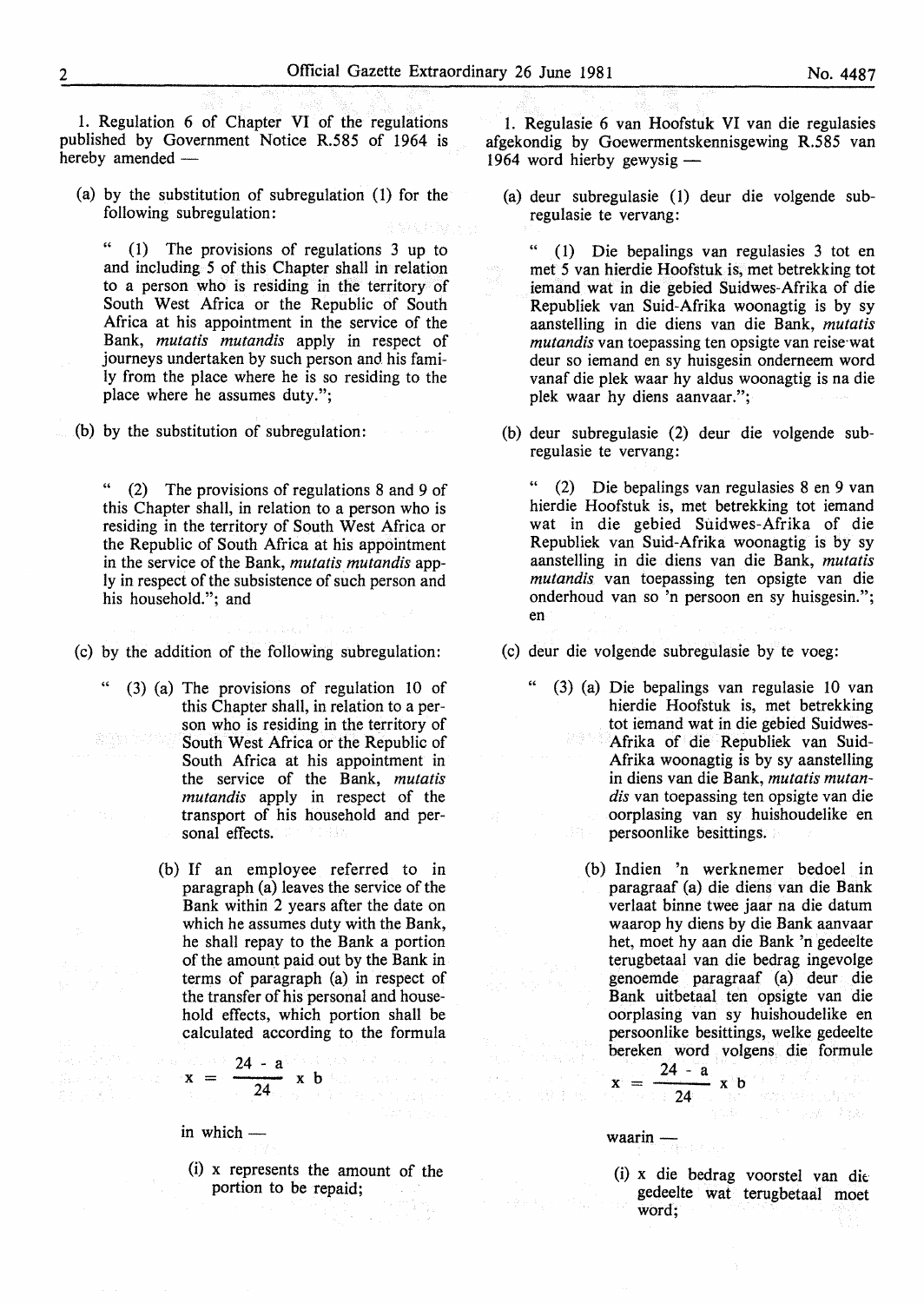- (ii) a represents the number of completed months for which such employee was in the service of the Bank; and
- (iii) b represents the amount paid out by the Bank in terms of paragraph (a) in respect of the transfer of the personal and household effects of such employee.".

*Commencement* 

2. These regulations shall be deemed to have come into operation on 1 September 1979.

ra wa 29

#### DEPARTMENT OF WATER AFFAIRS

No. AG. 80 1981

#### CHARGES IN RESPECT OF WATER SUPPLIED IN BULK FROM GOVERNMENT WATER SCHEMES : AMENDMENT OF GOVERNMENT NOTICE AG. 62 OF 1981

It is hereby made known for general information that the Administrator-General has, under section 66 of the Water Act, 1956 (Act 56 of 1956), amended the Schedule to Government Notice AG. 62 of 1981 -

- (a) by the insertion of the number "29" in COLUMN II opposite the words "Centres on communal land of the Ovambos" in COLUMN I;
- (b) by the insertion of the number "29" in COLUMN II opposite the words "Centres on communal land of the Kavangos" in COLUMN I;
- (c) by the insertion in the appropriate columns under the words "Centres on communal land of the Damaras" of the following words and numbers:

| COLUMN I | COLUMN II |  |
|----------|-----------|--|
|----------|-----------|--|

| "Sesfontein       |         |
|-------------------|---------|
| All other centres | $29$ "; |

- (d) by the deletion under the words "Centres on communal land of the Hereros" of the word "Sesfontein" in COLUMN I and the number "21" in COLUMN II;
- (e) by the substitution for the expression "For the first 15 000 m3 per scheduled hectare per year" in COLUMN I and the number "0,12" opposite
- (ii) a die aantal voltooide maande voorstel wat die betrokke werknemer in diens van die Bank was; en
- (iii) b die bedrag ingevolge paragraaf (a) deur die Bank ten opsigte van die oorplasing van die betrokke werknemer se huishoudelike en persoonlike besittings uitbetaal, voorstel.".

#### *Inwerkingtreding*

2. Hierdie regulasies word geag op 1 September 1979 in werking te getree het.

#### DEPARTEMENT VAN WATERWESE

No. AG. 80 1981

#### VORDERINGS TEN OPSIGTE VAN WATER IN GROOTMAAT UIT STAATSWATERWERKE VOORSIEN : WYSIGING VAN GOEWERMENTS-KENNISGEWING AG. 62 VAN 1981

Hierby word vir algemene inligting bekend gemaak dat die Administrateur-generaal kragtens artikel 66 van die Waterwet, 1956 (Wet 54 van 1956), die Bylae by Goewermentskennisgewing AG. 62 van 1981 gewysig  $het-$ 

- (a) deur in die Engelse teks die getal "29" in KOLOM II in te voeg teenoor die woorde "Centres on communal land of the Ovambos" in KOLOM I;
- (b) deur die getal "29" in KOLOM II in te voeg teenoor die woorde "Sentra op gemeenskaplike grond van die Kavango's" in KOLOM I;
- (c) deur onder die woorde "Sentra op gemeenskaplike grond van die Damaras" die volgende woorde en getalle in die toepaslike kolomme in te voeg:

KOLOM I KOLOM II

| "Sesfontein       |         |
|-------------------|---------|
| Alle ander sentra | $29$ "; |

- (d) deur onder die woorde "Sentra op gemeenskaplike grond van die Herero's" die woord "Sesfontein" in KOLOM I en die getal "21" in KOLOM II te skrap;
- (e) deur die uitdrukking "Vir die eerste 15 000 m3 per ingelyste hektaar per jaar" in KOLOM I en die getal "0,12" daarteenoor in KOLOM II met